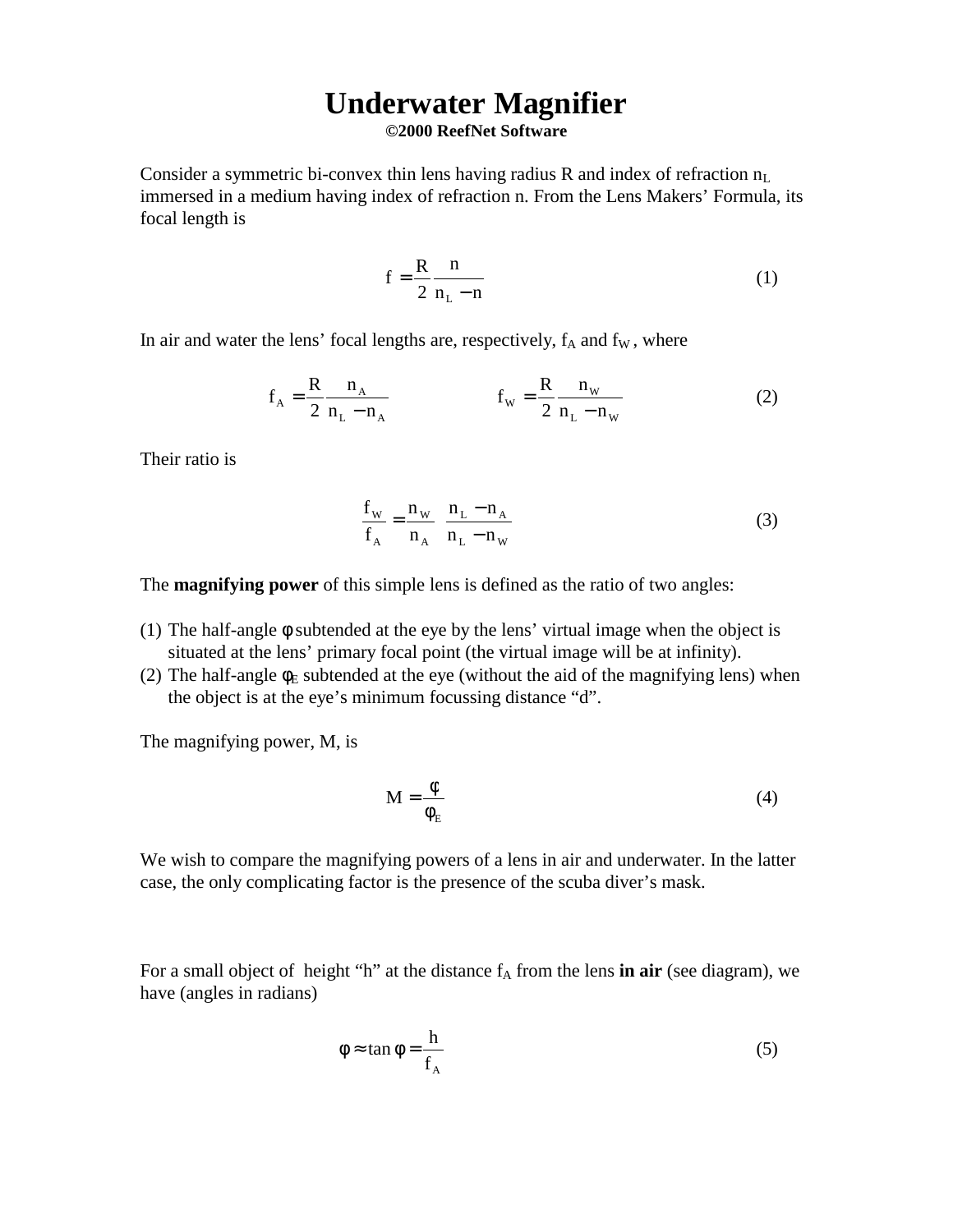

Similarly, for the same object at the distance "d" in front of the unaided eye, we have

$$
\phi_{\rm E} \approx \tan \phi_{\rm E} = \frac{\rm h}{\rm d} \tag{6}
$$

Thus, the magnifying power in air is

$$
M_A = \frac{h/f_A}{h/d} = \frac{d}{f_A}
$$
 (7)

For the same object and lens **in water,** the angle φ arises from **two** effects. In addition to the refraction by the lens, there is additional refraction by the water-air interface at the mask faceplate. The latter effect **increases** the angle. Together they produce

$$
\phi = \frac{h}{f_w} \left( \frac{n_w}{n_A} \right) \tag{8}
$$

Without the magnifying lens, the largest angle at the eye is still  $\phi_E=h/d$  (as in air) because the distance d now refers to the closest "apparent" position of the object. Hence,

$$
\mathbf{M}_{\mathrm{w}} = \frac{\mathbf{h} / \mathbf{f}_{\mathrm{w}}}{\mathbf{h} / \mathbf{d}} \left( \frac{\mathbf{n}_{\mathrm{w}}}{\mathbf{n}_{\mathrm{A}}} \right) = \frac{\mathbf{d}}{\mathbf{f}_{\mathrm{w}}} \left( \frac{\mathbf{n}_{\mathrm{w}}}{\mathbf{n}_{\mathrm{A}}} \right)
$$
(9)